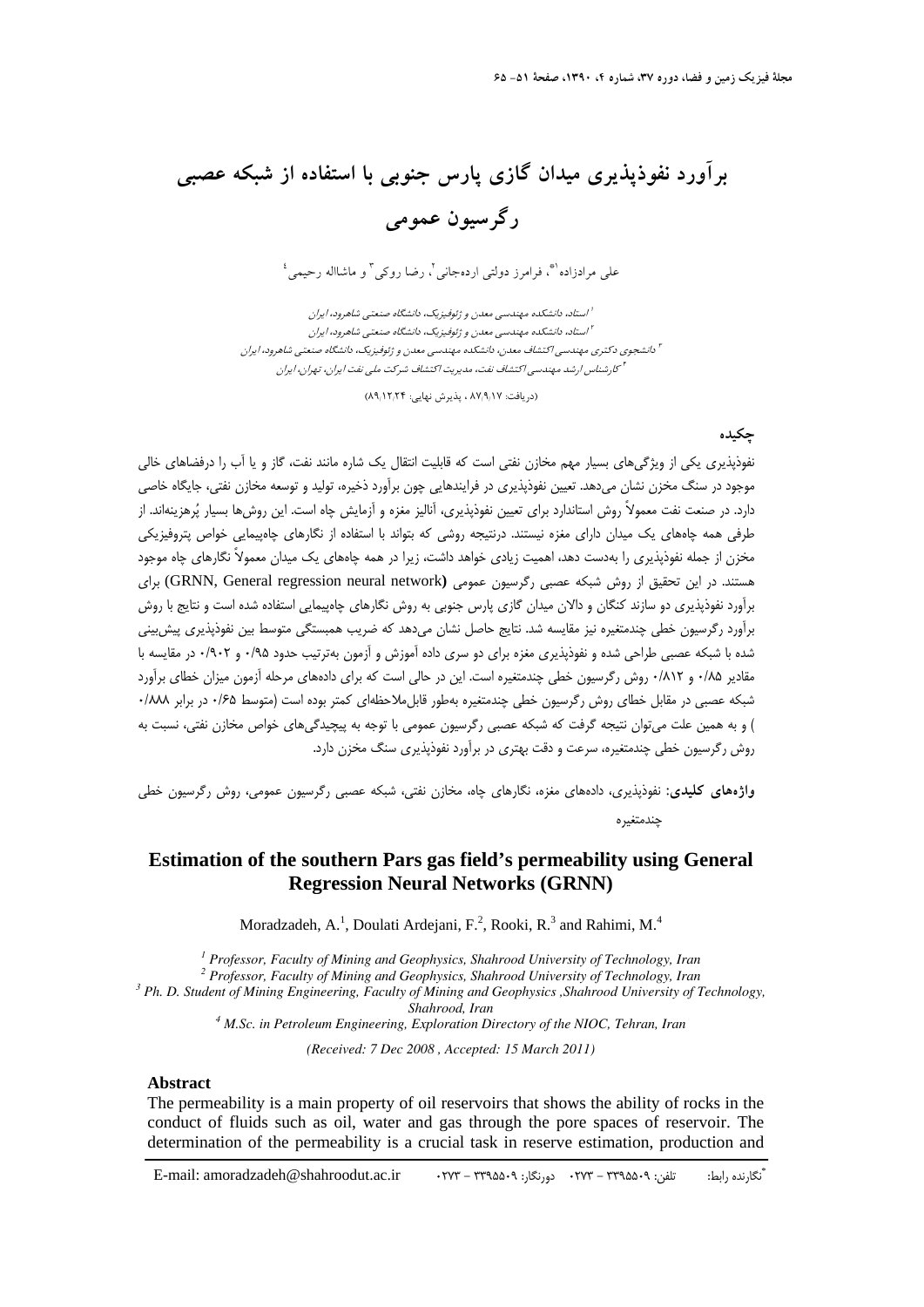development of oil reservoirs. Due to this, an accurate estimate of such important reservoir rock parameter should not be made from log data alone. Thus a judicious combination of core analysis and log data is required to link the most relevant parameters in order to achieve more global relationships to estimate the permeability of a reservoir rocks.

The conventional methods for permeability determination are based on limited core analysis and well test data sets. These methods are however very expensive and time consuming. Furthermore, one or more wells in an oil field may have no core samples. In practice, all exploration data including log, core, and seismic data often reflect complex nonlinear underlying relationships. Also, these data may contain a high value of uncertainty and noise caused by measurement errors. An additional source of uncertainty arises from the mapping of a sparse data set to the entire reservoir domain. Therefore, there is significant uncertainty on the estimated values of the specific petrophysical parameter such as permeability at points between wells using data obtained at the well locations. So, there is a need to use a method could appropriately measure the petrophysical properties of reservoir using available well logs. The methods are currently used to propose permeability models with high generalization performance include empirical correlations like Kozeny-Carmen theory that relates permeability to porosity and the specific area of a porous rock, multi-linear regression, multilayer perception, and fuzzy neural networks. The main limitation of empirical models is that they are developed for a specific formation and perform poorly when estimating permeability in other oil fields. Although multi-linear regression models perform better on unseen data, they often overestimate low values and underestimate high values of petrophysical parameters of the hydrocarbon reservoirs. Alternatively, artificial neural networks (ANNs) have been increasingly applied as a proper computational tool to estimate the required petrophysical properties by identifying the complex non-linear relationships between permeability, porosity, fluid saturations and well log data.

Due to the inherent ability of the ANNs, this study attempts to evaluate the ability of the general regression neural network (GRNN) and to use it for predicting the horizontal and vertical permeability (Kh and Kv) of the gas reservoirs within the Kangan and Dalan formations in the South Pars gas field. To achieve the goal the well logs and core data of three wells are used and the required computational computer codes have been written in MATLAB multi-purpose software environment. The values of digitized well logs data including sonic (DT), gamma ray (GR), compensated neutron porosity (NPHI), density (ROHB), photoelectric factor (PEF), micro spherical focused resistivity log (MSFL), shallow and deep latero-resistivity logs (LLS and LLD) are taken as input, whereas horizontal or vertical permeability  $(K_h$  and  $K_v$ ) are considered as the output of the networks. In order to find the most relevant input variables (logs data) to estimate the permeability, a series of statistical analysis has been done by SPSS statistical software and the obtained correlation matrix showed a strong positive correlation between the permeability and sonic and neutron logs and a strong negative correlation with the density log. The other logs show a low to moderate correlation with permeability.

Among the 250 number of logs and core permeability datasets of the Kangan and Dalan gas reservoirs, 70 percent was randomly divided for training and 30 percent of them was allocated as testing subsets. At the next stage and in order to increase the network resolution to discriminate the high and low values, the data of all input logs were normalized within the interval of -1 to 1, whereas the output of the networks was the logarithm of core derived permeability (i.e.  $LK<sub>h</sub>$  and  $LK<sub>v</sub>$ ).

As the smooth factor (SF) is the most important feature in the structure of GRNN, the training of the designed network was done by different values of this factor within the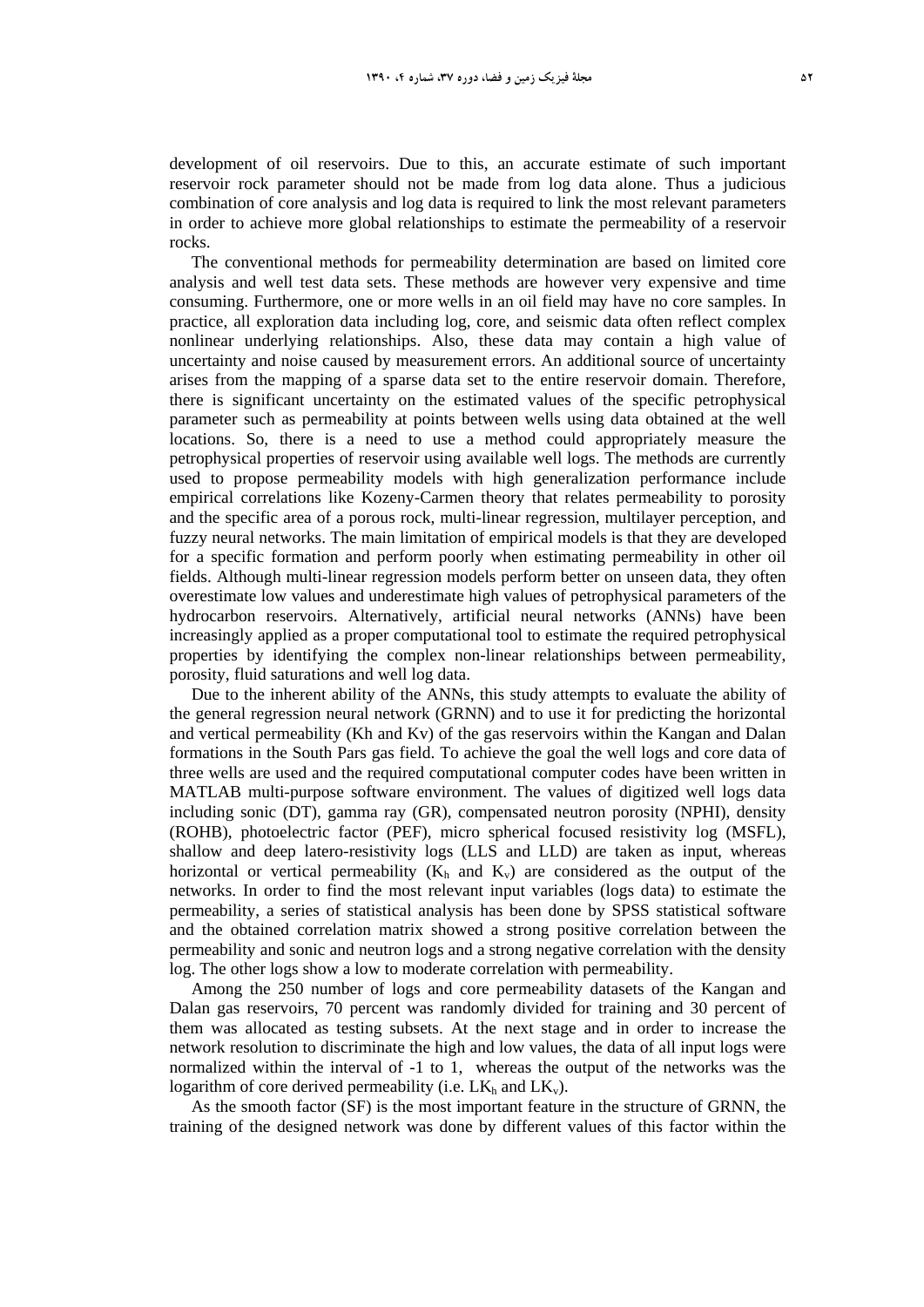interval 0.1 to 1 and it was found that 0.27 is its optimum value with considering to the RMS error and correlation coefficient (R) of test dataset. The training of the designed network was then implemented by three, four, six, and nine combinations of input variables and it was found that the nine pattern of the input variables (i.e. X, Y, Z, DT, RHOB, NPHI, GR, PEF, MSFL) is the best relevant parameters based on the least RMSE and the highest correlation coefficient (R) values attained during the training and testing process. Consequently the designed multi-layer neural network contains a structure including one input layer with 9 neurons, one hidden layer of radial basis activation function comprising 174 neurons and an output layer containing only one neuron with linear activation function.

The obtained results of the designed networks are then compared to those provided by the multi variables linear regression (MVLR) method. The GRNN results indicate that the average correlation coefficients between core and predicted permeability are 0.95 and 0.902 in comparison to 0.85 and 0.812 of MVLR approach for train and test datasets respectively. Implementations of these methods on test datasets show that the average error of the GRNN technique is (0.65) considerably lower than that of the MVLR method (0.888) for permeability estimation. Hence, it could be concluded that the GRNN approach is faster and is more precise than the MVLR method in prediction of permeability for complex hydrocarbon reservoirs.

**Key words:** Permeability, hydrocarbon reservoirs, core data, well logs, MVLR, GRNN

(بات، 2002). درنتيجه، روشي كه بتواند نموداري پيوسته از اين پارامتر پتروفيزيكي مخازن بهدست دهد و تا حدودي جايگزين مناسبي براي اين روشهاي پرخرج باشد، ارزش زيادي خواهد داشت (مرادزاده و قوامي ريابي، 1380).

با توجه به اينكه در اكثر چاهها، نگارهاي گوناگون موجود است، ازاينرو در تحقيقات زيادي سعي شده است كه به طريقي نفوذپذيري را به كمك روابط تجربي كه بين پارامترهاي متفاوت حاصل از نگارها (مثل ارتباط نگارهاي تخلخل و نفوذپذيري) وجود دارد، بهدست آورند. استفاده از اين روشها عليرغم مفيد بودن، در بسياري از موارد بهدليل نياز زياد به دادههاي مغزه و دلايل ديگر، كاربرد محدودي دارند (براس، 1977؛ تياب و دونالدسون، 2004). استفاده از روشهاي ديگر چاهپيمايي، مانند نگار تشديد مغناطيسي پروتون Magnetic Proton( (Resonance, PMR و نگارهاي كامل موج صوتي كه با استفاده از دامنه و زمان گذر موج لولهاي يا موج استانلي

نفت و گاز يكي از منابع اصلي انرژي در جهان، و كشور ايران يكي از كشورهاي مستعد از لحاظ منابع نفت و گاز است. با توجه به كاهش ذخايردر حال بهرهبرداري، توسعه ميدانهاي نفتي و گازي در كشور اهميت خاصي دارد. در همين راستا، آگاهي از خواص مخزن، اهميت زيادي در صنعت نفت دارد. نفوذپذيري يكي از مهمترين اين خواص است كه تعيين آن از ساير پارامترهاي پتروفيزيكي مانند تخلخل و اشباع آب دشوارتر است. معمولاً مقادير صحيح نفوذپذيري را از طريق اندازهگيريهاي مستقيم آزمايشگاهي روي مغزهها و يا تفسير آزمايش چاه بهدست ميآورند. هر دوي اين روشها دقيقاند، اما براي توصيف كامل مخزن كافي نيستند، زيرا در هر ميدان نفتي به دليل وقتگير بودن و نيز هزينه زياد، فقط تعداد محدودي از چاهها مغزهگيري شده و نتايج حاصل از آزمايش چاه نيز محدود است. بههميندليل هيچيك از روشهاي فوق قادر به عرضه نمودار پيوستهاي از نفوذپذيري كه براي ارزيابي مخازن هيدروكربوري اهميت زيادي دارد، نخواهند بود

**1 مقدمه**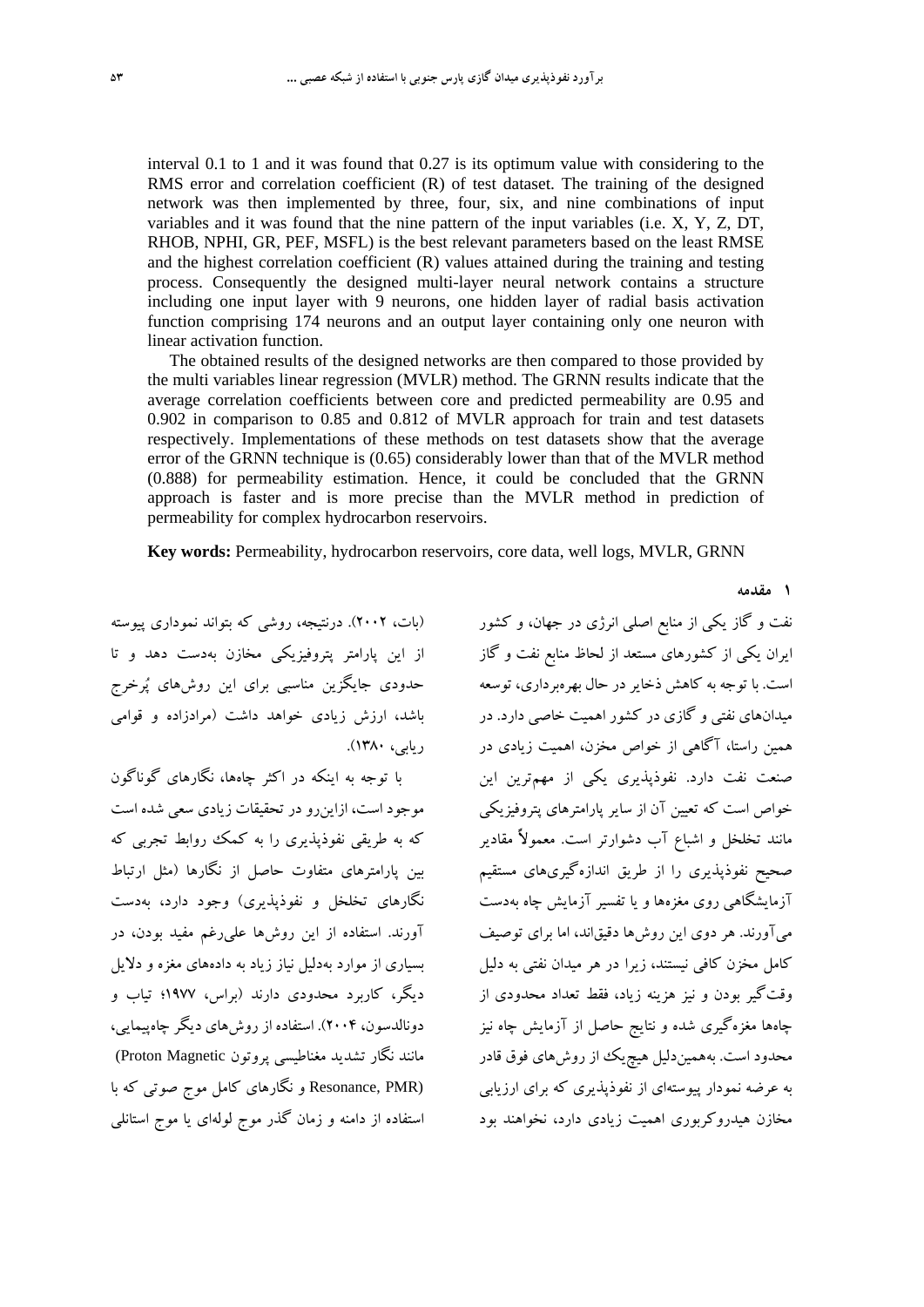(wave Stoneley or Tube (به تعيين نفوذپذيري سازند ميپردازد، از ديگر روشهاي نوين در اين امر هستند (برنز و همكاران، 1988؛ پيلت و ساندرز، 1990). با وجود اينكه اين نگارها ميتوانند نمودار پيوستهاي از نفوذپذيري را بهدست دهند ولي استفاده از آنها به دلايل فني، هميشه نتايج مطمئني ندارد و ازاينرو هركدام محدوديتهاي مربوط بهخود را دارند (عليپور و همكاران، 1383؛ كومار و همكاران، 2000).

در روش ديگر براي برآورد پارامترهاي پتروفيزيكي مثل نفوذپذيري و تخلخل، ابتدا رابطه آماري بين پارامتر پتروفيزيكي موردنظر با نگارهاي گوناگون چاه، اغلب با روش رگرسيون يك يا چندمتغيره خطي و گاه رگرسيون چندمتغيره غيرخطي مورد بررسي قرار ميگيرد و در ادامه پس از يافتن رابطه رياضي موجود، از آن براي پيشبيني پارامتر موردنظر استفاده ميشود. ازآنجاكه رابطه رياضي مابين پارامتر موردنظر پتروفيزيكي نظير نفوذپذيري با متغيرهاي مستقل ورودي (مثل دادههاي حاصل ازنگارهاي گوناگون) ناشناخته، پيچيده و اغلب غيرخطي است، ازاينرو استفاده از روشهاي رگرسيون خطي و حتي غيرخطي پيشگفته به نتايج تقريبي با خطاي زياد منجر خواهد شد. در مدلهاي رگرسيون غيرخطي نتايج به چگونگي انتخاب مدل رياضي، فرضيههاي صورت گرفته و به نوع متغيرهاي ورودي، بستگي زيادي دارد، بهخصوص اگر كواريانس زيادي بين آنها وجود داشته باشد (مرادزاده و بخشي، 1385؛ هوانگ و همكاران،  $(1999)$ 

كاربردهاي متفاوت شبكههاي عصبي مصنوعي اخير دهههاي در) ANN, Artificial neural networks) در زمينههاي گوناگون، حاكي از قابليت زياد آنها در مهندسي نفت براي تعيين پارامترهاي پتروفيزيكي مخازن و نگارهاي گوناگون است (محقق و عامري، 1995؛ بالان و همكاران، 1995؛ محقق، 2000 ؛ مرادزاده و بخشي،

1385). شبكه عصبي مصنوعي از نظر عملكرد داراي روشهاي متفاوتي است كه از جمله ميتوان به شبكه پُركاربرد پرسپترون چندلايه ( MLP, Multi-layer perceptron (با الگوريتم پسانتشار خطا (–Back BP ,Propagation (اشاره كرد. ازآنجاكه شبكههاي عصبي بهخوبي قادرند تا روابط غيرخطي مجهول بين دادههاي حاصل از نگارهاي گوناگون چاه را با دقت زياد برآورد كنند. به همين دليل در سالهاي اخير در دنيا و كشورمان سعي شده است تا از شبكههاي عصبي پرسپترون با الگوريتم پسانتشار خطا براي تهيه نمودارهاي پيوسته پارامترهاي پتروفيزيكي تخلخل و نفوذپذيري استفاده شود (هوانگ و همكاران، ۱۹۹۶؛ زنگ و همكاران، ۲۰۰۰؛ تديني و همكاران، 1383؛ جلالي ليچايي و همكاران، 1383؛ حبيبيان وهمكاران، 1384).

يكي از ديگر روشهاي شبكه عصبي، شبكه عصبي رگرسيون عمومي يا در واقع نوعي شبكه شعاعي ( ,RNN network neural Radial (با ساختار موازي است. اين شبكه با توجه به سرعت زياد برآورد و همچنين پارامترهاي كمترقابل تنظيم نسبت به شبكه پسانتشار خطا، در بسياري از موارد ارجحيت دارد. در زمينه استفاده از اين شبكه ميتوان به مدلسازي و تشخيص الگوي زمينشناسي با شبكه عصبي رگرسيون عمومي (هوانگ و ويليامسون1994،)، تعيين خواص مخزن با استفاده از معكوسسازي هوشمند دادههاي لرزهاي (آرتن و همكاران، 2005) و توسعه نگارهاي مصنوعي هوشمند (رولان، 2004) اشاره كرد. بررسي منابع منتشر شده نشان ميدهد كه عليرغم توانمندي اين نوع شبكهها، از آنها براي برآورد نفوذپذيري سازندهاي موردنظر استفاده نشده است. درنتيجه در اين تحقيق در نظر است با اجراي يك رشته كُدنويسي در محيط نرمافزاري متلب (MTLAB( توانمندهاي اين روش براي برآورد نفوذپذيري مخازن گازي موجود در سازندهاي كنگان و دالان منطقه پارس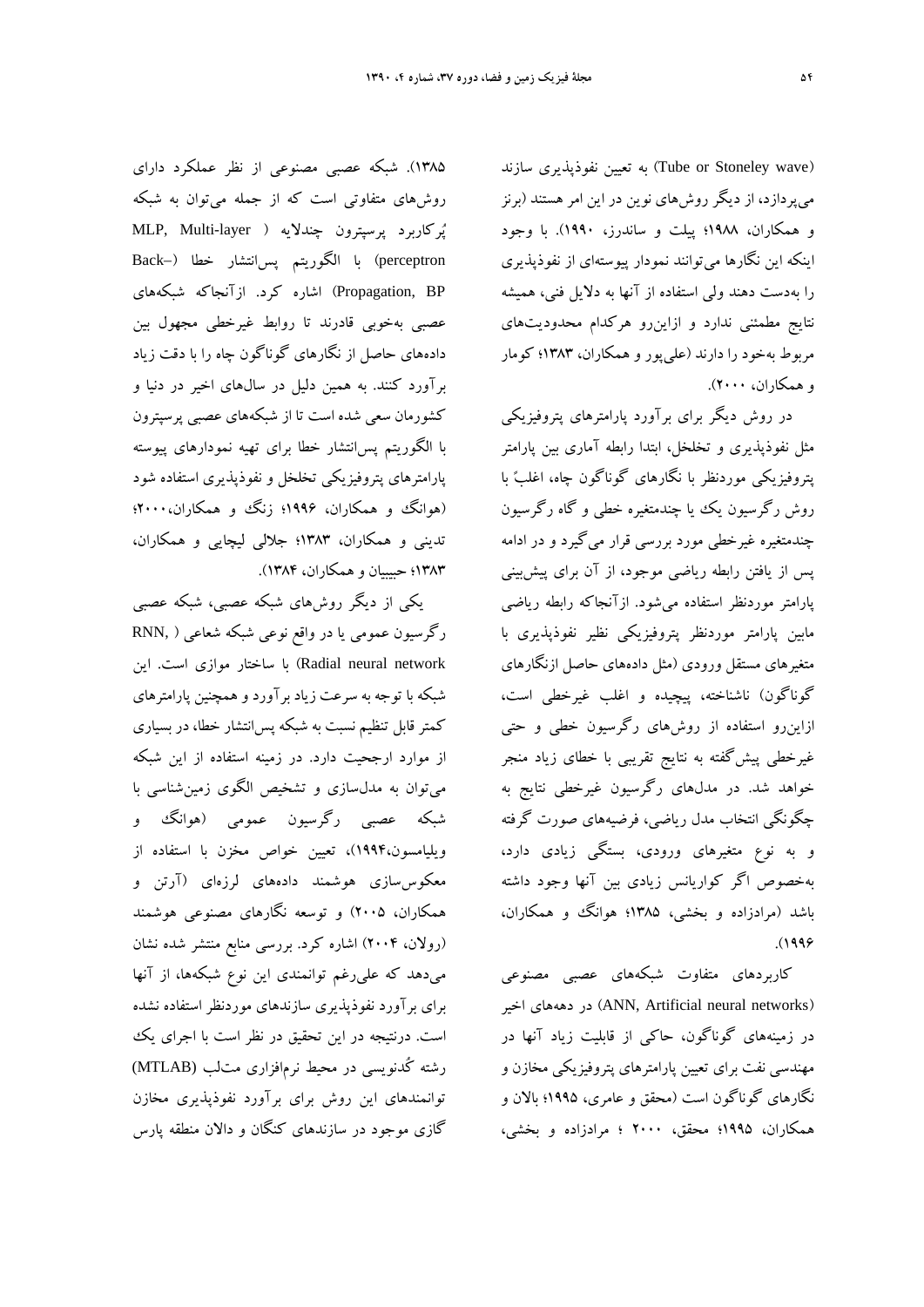جنوبي بهكمك دادههاي مغزه و همچنين نگارهاي گوناگون سه چاه، مورد بررسي قرار گيرند.

## **2 زمينشناسي منطقه**

حوضه رسوبي آبهاي فلات قاره ايران (خليج فارس) بيشك از نظر تجمع مواد هيدروكربوري يكي از غنيترين مناطق جهان شناخته شده است و فعاليتهاي شركتهاي گوناگون نفتي در گذشته كه منجر به كشف ميدانهاي متعدد در اين منطقه شده است، مؤيد اين ادعا است (رحيمي، 1381). عوامل متعددي در بهوجود آوردن وضعيت مناسب نفتي– گازي فوق سهيم بودهاند كه از آن جمله نهشتههاي رسوبي منسجم با ضخامت كافي، وجود سنگهاي مادر، مخزن و پوششي با كيفيت خوب و مفيد و بالاخره چندلايه بودن افقهاي هيدروكربوري را ميتوان نام برد.

نتيجه كارهاي اكتشافي صورت گرفته از سوي شركت ملي نفت ايران، كشف پديدههاي مثبت زمينشناسي متعدد در مناطق گوناگون بوده است كه از ميان آنها، ساختمان زمينشناسي پارس جنوبي كه ادامه يال شمالي ميدان عظيم گازي شمال قطراست را ميتوان نام برد.

ميدان گازي پارس جنوبي مطابق شكل 1 روي خط مرزي مشترك ايران و قطر در خليج فارس و در فاصله 100 كيلومتري ساحل جنوبي ايران قراردارد. وسعت اين ميدان گازي در بخش مربوط به ايران برابر 3700 كيلومتر مربع است (وب سايت شركت ملي نفت ايران، 2007). سازندهاي موجود در اين ميدان بهترتيب سن از جديد به قديم شامل سازند آسماري، سازند جهرم، سازند ساچون، سازند سروك، سازند كژدمي، سازند داريان، سازند گدوان، سازند فهليان، سازند هيث، سازند سورمه، سازند نيريز، سازند دشتك، سازند كنگان و سازند دالان هستند. از بين اين سازندها، دو سازند كنگان و دالان گازدارند (رحيمي، 1381).

**3 نظرية شبكههاي عصبي شعاعي (RNN (** شبكههاي عصبي مصنوعي در واقع تقليد بسيار سـادهاي از رفتار سلول هاي زيستي هستند كه از واحدهايي به نام نرون تشكيل شدهاند. هر شـبكه سـاده شـامل لايـه ورودي، لايـه مياني، لايـه خروجـي و تـابع محـرك اسـت . لايـه ورودي سيگنال ها را از محيط خارج (يـا ديگـر نـرون هـا) دريافـت مــيكنــد. تــابع محــرك ســيگنالهــاي ورودي را جمــع و پردازش ميكند. شبكههاي شـعاعي احتيـاج بـه نـرون هـاي بيشتري نسبت به شبكههاي پسانتشار خطا دارند ولـي ايـن شبكهها زماني طراحي مـيشـوند كـه آمـوزش شـبكه هـاي پسانتشار خطا، وقت زيادي مي برد. همچنين اين شـبكههـا زماني آنجـا كـه بردارهـاي ورودي بيـشتري وجـود داشـته باشد بهتر كار ميكنند. در شكل 2 شـبكهاي شـعاعي بـا R ورودي نشان داده شده است.



**شكل.1** موقعيت جغرافيايي ميدان پارس جنوبي (وبسايت شـركت ملـي نفت ايران، 2007).



**شكل.2** مدل نرون شبكه عصبي شعاعي (دميوت و بيل، 2002).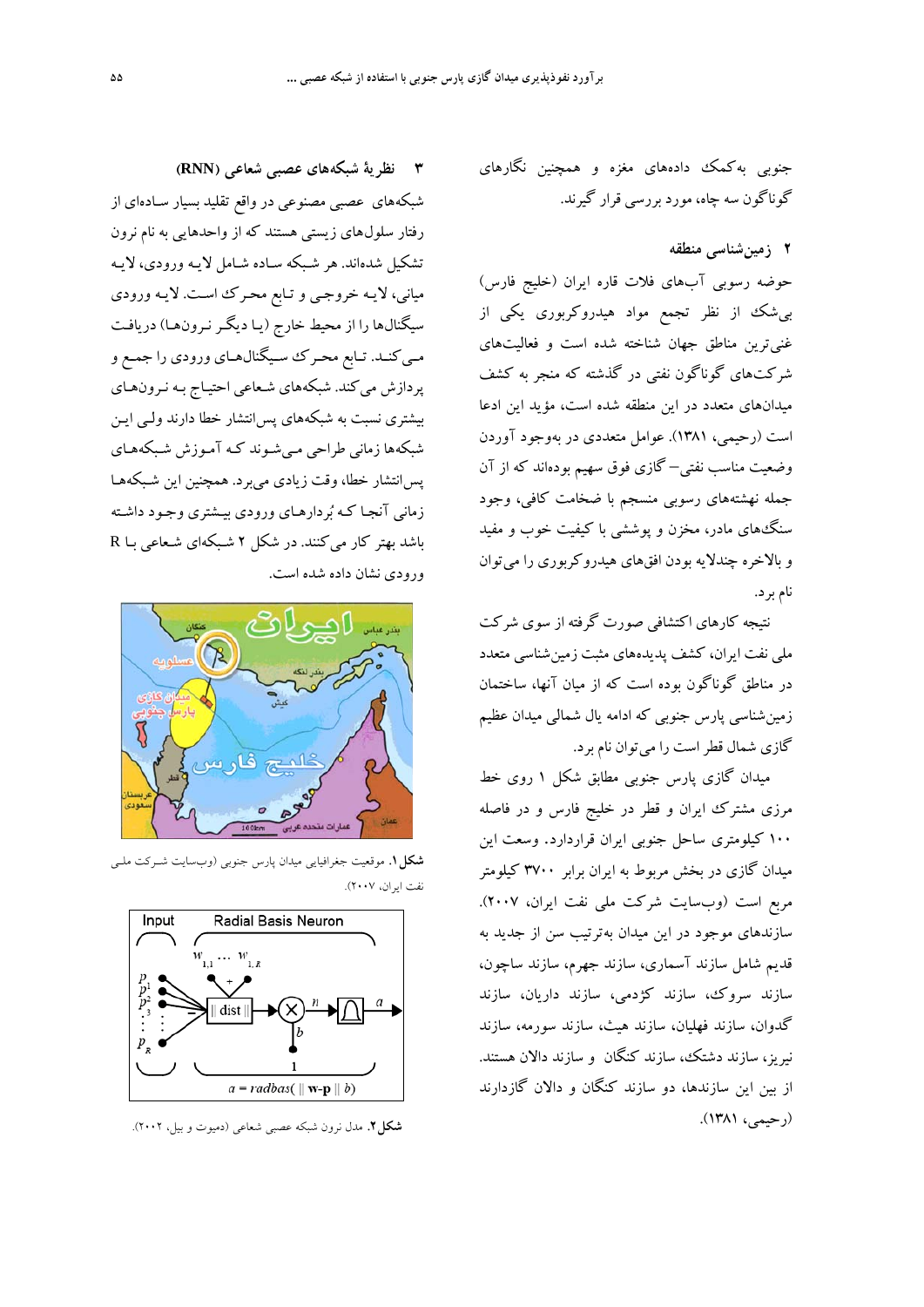بايد توجـه كـرد كـه ورودي (نـرون) ايـن شـبكه متفـاوت از نـــرونهـــاي ورودي شـــبكه پـــسانتـــشار اســـت. در اينجـــاورودي شـــبكه بـــراي تـــابع محـــرك شـــعاعي، فاصــله بــرداري بــين بــردار وزن w و بــردار ورودي p، ضــرب در اُريبــي (بايــاس) اســت. جعبــه ||dist ||در ايــن شــكل بــردار ورودي <sup>p</sup> و مــاتريس تــكرديفــه وزنw را ميگيرد و از آن دو توليـد ضـرب نقطـه اي مـيكنـد. تـابع محرك نرون شعاعي به صورت زير است (دميوت و بيـل،  $:(Y \cdot Y)$ 

$$
radbas(n) = e^{-n^2} \tag{1}
$$

كه در آن: n ورودي نرون و e تابع نمايي است. در شكل (3) نيز نمودار تـابع محـرك شـعاعي نـشان داده شده است.



**شكل.3** تابع محرك استفاده شده در شبكه عصبي شعاعي(دميوت و بيـل،  $(x, y)$ 

شبكههـاي شـعاعي شـامل دو لايـه هـستند : يـك لايـه شعاعي پنهان با 1S نرون و يك لايه خطي خروجـي بـا 2S نرون (شكل4). كه R تعداد عضوهـاي بـردار ورودي، 1S:  $a_i^1$  نرونها در لايه ۱، S2 تعداد نرونهـا در لايـه ۲،  $a_i^1$ 



جعبـه ||dist ||در ايـن شـكل بـردار ورودي p و بـردار وزنـــي ورودي {1,1}IW را دريافـــت و بـــرداري توليـــد ميكند كه داراي 1S عضو است. اين عناصـر فواصـل بـين بـــردار ورودي وعـــضوهـــاي تـــشكيل شـــده از  $i^{IW_{1,1}}$ سـطرهاي مـاتريس وزن ورودي اسـت. بـردار اُريبـي 1b و خروجـي ||dist ||از راه عملگـر "\*" كـه ضـرب عـضو بـه عضو را عملي ميسازد، با هم تركيب مـيشـوند. خروجـي لايه اول براي يك شبكه پيشخور net، از كُد زير حاصـل ميشود:

 $a\{1\}$ = radbas (netprod (dist (net.IW)  $\{1,1\}$ , p), net.b $\{1\})$ 

با توجه به موارد فوق بهراحتي ميتوان فهميد كه اين شبكه چگونه يك بردار ورودي <sup>p</sup> را به خروجي 2a تبديل ميكند. اگر يك بردار ورودي به چنين شبكهاي داده شود، هر نرون در لايه پنهان شعاعي، خروجي را با توجه به نزديكي بردار ورودي به بردار وزن، بهدست ميدهد. نرونهاي شعاعي داراي بردارهاي وزن كاملاً متفاوت از بردار ورودي p، خروجي نزديك به صفر را ميدهند. بنابراين وروديهاي كوچك فقط تاثير جزئي روي نرونهاي خروجي خطي دارند. در مقابل نرون شعاعي، با بردار وزن نزديك به بردار ورودي p، مقدار خروجي نزديك به 1 توليد ميكند (دميوت و بيل،  $(1.7)$ 

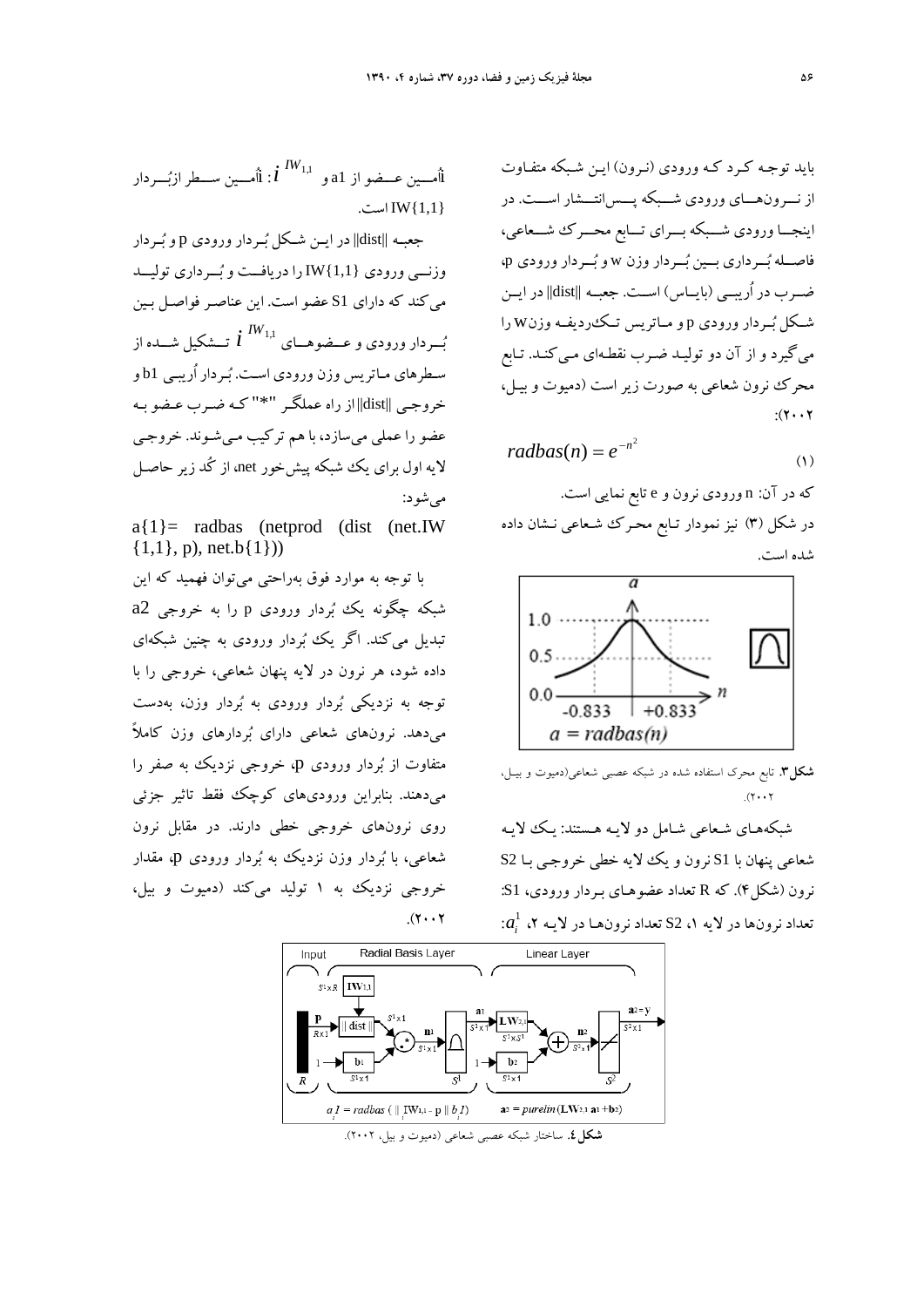**4 برآورد نفوذپذيري** 

دادههاي مورد استفاده در برآورد نفوذپذيري بهكمك شبكه عصبي رگرسيوني، نگارهاي پيوسته رقومي شده چاه (وروديها) و دادههاي نفوذپذيري مغزه (خروجي) مربوط به 3 چاه موجود در منطقه هستند. نگارهاي ثبت شده در چاههاي منطقه شامل، نگار صوتي(DT)، نگار گاما (GR)، نگار نوترون اصلاح شده (NPHI(، نگار چگالي (RHOB(، نگار مقاومت ويژه ميكروكروي (MSFL(، نگار مقاومت ويژه لاترولوگ عميق (LLD(، نگار مقاومت ويژه لاترولوگ كمعمق (LLS (و نگار شاخص فتوالكتريك (PEF (هستند. داده مغزه مدنظر در اينجا نفوذپذيري افقي (KH) و نفوذپذيري قائم (KV) است كه براي شبكه رگرسيوني، از لگاريتم آن دو (LKH و LKV ( استفاده ميشود. از دادههاي ديگر كه مورد استفاده قرار ميگيرند، موقعيت چاهها شامل طول جغرافيايي (X(، عرض جغرافيايي (Y (و عمق (Z (هستند. براي تعيين اينكه از كداميك از نگارهاي فوق بايستي درحكم متغيرهاي ورودي در برآورد نفوذپذيري استفاده شود ابتدا بهكمك نرمافزار SPSS ماتريس همبستگي متغيرهاي مستقل(نگارهاي چاه) با متغير وابسته (لگاريتم نفوذپذيري) - چون بعد از بررسي آماري مشخص شد نگارها با نفوذپذيري رابطه لگاريتمي دارند- تعيين شد.

**1-3 شبكه عصبي رگرسيون عمومي** (**GRNN (** GRNN را ميتوان درحكم يك شبكه شعاعي نرمال شده در نظر گرفت كه براي هر واحد آموزشي يك نرون پنهان دارد (رولان، 2004). اين شبكه الگوريتم يادگيري تكگذر با ساختار موازي كه اسپچت (Specht (در 1990 آن را اختراع كرد (آرتون و همكاران، 2005) قادر به توليد خروجيهاي پيوسته است. اين شبكهها براساس تابع (PDF, Probability density function) احتمال چگالي پايهگذاري شده و از ويژگيهاي بارز آن زمان آموزش سريع و مدل سازي توابع غيرخطي است. اين شبكه حتي با دادههاي پراكنده در يك فضاي اندازهگيري چندبعدي، تغييرات همواري از داده مشاهدهاي را براي ديگر دادهها فراهم ميكند. صورت الگوريتمي اين شبكه براي هر مسئله رگرسيوني در جايي كه هيچگونه فرضياتي براي قضاوت خطي بودن وجود نداشته باشد، ميتواند مورد استفاده قرار گيرد. اين شبكه پارامترهاي شبكه پسانتشار خطا را ندارد ولي در عوض فاكتور هموارساز ( Smooth factor (دارد كه مقدار بهينه آن در طي چندين اجرا با توجه به ميانگين مربعات خطا بهدست ميآيد (آرتون و همكاران، 2005). همانطور كه در شكل 5 نشان داده شده است، ساختار اين شبكه شبيه به ساختار كلي شبكه شعاعي است؛ فقط تفاوت جزئي در لايه دوم دارد (دميوت و بيل، 2002).



**شكل.5** ساختار شبكه عصبي رگرسيون عمومي(دميوت و بيل، 2002).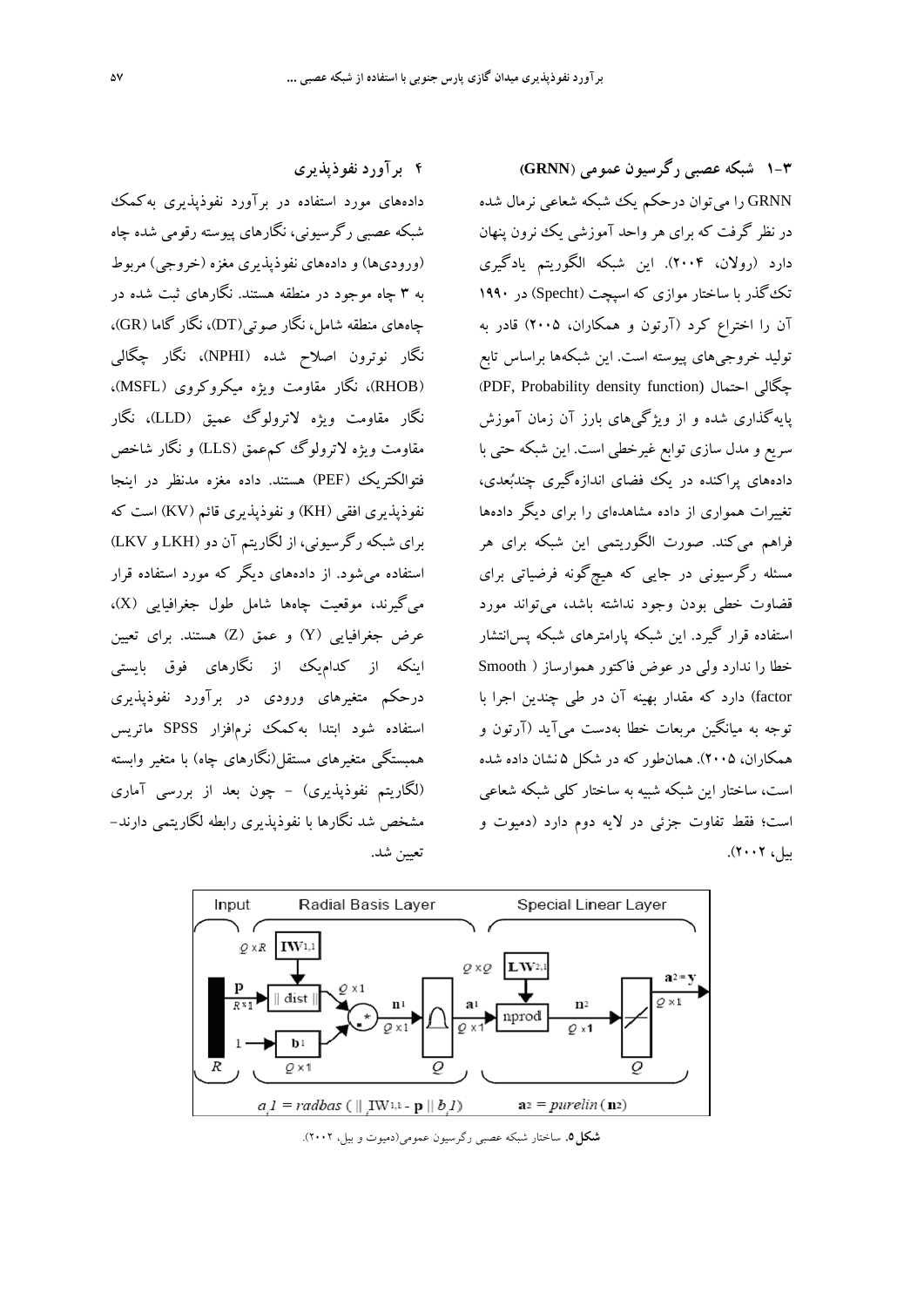همانطور كه در جدول (1) مشاهده ميشود لگاريتم نفوذپذيري با نگارهاي صوتي و تخلخل نوترون اصلاح شده همبستگي مثبت زياد و با نگار چگالي، همبستگي منفي زياد نشان ميدهد. نگارهاي ديگر داراي همبستگي متوسط تا كم با نفوذپذيري هستند.

براي بهدست آوردن نفوذپذيري، از تعداد 250 داده موجود مربوط به نفوذپذيري دو سازند كنگان و دالان سه چاه ميدان پارس جنوبي، 174 داده (70 درصد) بهصورت تصادفي براي آموزش و بقيه (30 درصد) براي آزمون شبكه انتخاب شد.

براي بالا بردن قابليت تشخيص شبكه، وروديهاي شبكه (نگارهاي چاهپيمايي) در بازه 1 تا -1 نرمال شدند و خروجي شبكه، لگاريتم نفوذپذيري در نظر گرفته شد. آموزش شبكه براي برآورد نفوذپذيري افقي با فاكتورهاي متفاوت هموارساز كه همان ||dist ||است، صورت گرفت. با مقداردهي اين فاكتور، وزنهاي هر ورودي براي برآورد خروجي، مشخص ميشوند. براي بهدست آوردن مقدار بهينه اين فاكتور، شبكه با تعداد وروديهاي متفاوت و فاكتورهاي هموارساز متغير آموزش داده شد. نمونهاي

از نتايج حاصل از آموزش شبكه (بهصورت ضريب همبستگي و جذر ميانگين مربعات خطاها) با انتخاب 9 متغير ورودي (طول و عرض جغرافيايي و عمق چاهها، نگار گاما، نگار چگالي، نگار صوتي، نگار تخلخل نوترون، نگار شاخص فتوالكتريك و نگار مقاومت ويژه ميكروكروي) در جدول (2) آمده است. همانطور كه در جدول ديده ميشود با افزايش فاكتور هموارساز مقدار ضريب همبستگي در دادههاي آموزش با توجه به اساس روش شبكه عصبي رگرسيوني، به آرامي كاهش ولي براي دادههاي آزمون به آرامي افزايش مييابد. درنهايت مقدار فاكتور هموارساز بهينه با توجه به بيشترين مقدار ضريب همبستگي و كمترين ميزان خطاي مرحله آزمون براي هر الگوي وروودي و خروجي انتخاب ميشود. بهمنظور بررسي پارامترهاي موثر بر نفوذپذيري، آموزش شبكه در چهار مرحله، يعني با سه، چهار، شش و نُه ورودي صورت گرفت كه بهترين نتايج مربوط به حالت نُه ورودي بود. در جدول (3) بهترين نتايج حاصل از آموزش شبكه با وروديهاي متفاوت آورده شده است.

|              | <b>LKH</b> | <b>LKV</b>              | $\mathbf{X}$ | Y                            | Z      | GR      | DT           | <b>RHOB NPHI</b> PEF |         |                                                 | <b>MSFL LLD</b> |      | <b>LLS</b> |
|--------------|------------|-------------------------|--------------|------------------------------|--------|---------|--------------|----------------------|---------|-------------------------------------------------|-----------------|------|------------|
| <b>LKH</b>   | 1          |                         |              |                              |        |         |              |                      |         |                                                 |                 |      |            |
| <b>LKV</b>   | .957       | $\mathbf{1}$            |              |                              |        |         |              |                      |         |                                                 |                 |      |            |
| $\mathbf{X}$ | $-.112$    | $-.161$                 | $\mathbf{1}$ |                              |        |         |              |                      |         |                                                 |                 |      |            |
| Y            | .110       | .162                    | $-0.999$     | 1                            |        |         |              |                      |         |                                                 |                 |      |            |
| Z            | .285       | .258                    | .655         | $-.655$                      | 1      |         |              |                      |         |                                                 |                 |      |            |
| <b>GR</b>    | $-.015$    | .028                    | .219         | $-.216$                      | .490   | 1       |              |                      |         |                                                 |                 |      |            |
| DT           | .742       | .751                    | $-.025$      | .026                         | .347   | .088    | $\mathbf{1}$ |                      |         |                                                 |                 |      |            |
| <b>RHOB</b>  | -.664      | $-.659$                 | $-.011$      | .010                         | -.397  | $-.182$ | $-915$       | $\mathbf{1}$         |         |                                                 |                 |      |            |
| <b>NPHI</b>  | .820       | .848                    | $-.110$      | .107                         | .240   | .167    | .746         | $-.615$              | 1       |                                                 |                 |      |            |
| PEF          | .125       | .098                    | .125         | $-.119$                      | .361   | .210    | .350         | $-.576$              | .009    | 1                                               |                 |      |            |
| <b>MSFL</b>  | $-.318$    | $-.311$                 | .072         | $-.070$                      | $-164$ | $-.259$ | $-.327$      | .401                 |         | $-.318$ $-.236$                                 | 1               |      |            |
| <b>LLD</b>   | $-.106$    | $-.100$                 | .107         | $-.110$                      | .106   | $-.041$ | $-.153$      | .169                 | $-.101$ | $-.078$                                         | .274            | 1    |            |
| <b>LLS</b>   |            | $-.206$ $-.187$ $\vert$ |              | .077 -.078 -.023 -.102 -.239 |        |         |              | .248                 |         | $\left -.203\right $ - 115 $\left -.235\right $ |                 | .767 | 1          |

**جدول.1** ماتريس همبستگي متغير وابسته لگاريتم نفوذپذيري با متغيرهاي مستقل.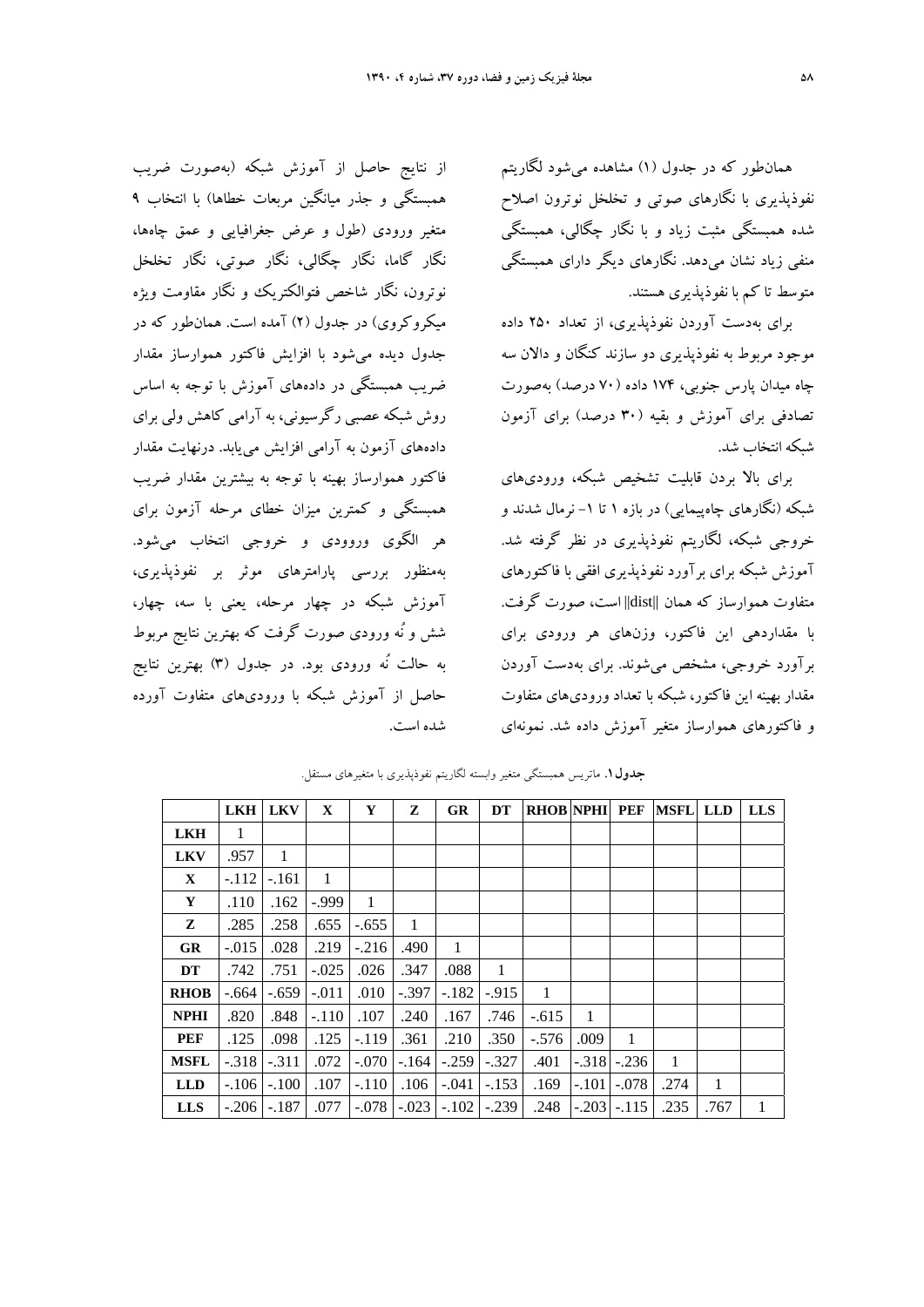| Smooth     | $\mathbf R$ | R       | <b>RMS</b> error | <b>RMS</b> error |
|------------|-------------|---------|------------------|------------------|
| factor(SF) | (آموزش)     | (أزمون) | (آموزش)          | (ازمون)          |
| 0.050      | 1.000       | 0.874   | 0.004            | 0.767            |
| 0.070      | 1.000       | 0.874   | 0.021            | 0.766            |
| 0.090      | 1.000       | 0.874   | 0.046            | 0.765            |
| 0.110      | 0.999       | 0.875   | 0.075            | 0.760            |
| 0.130      | 0.997       | 0.878   | 0.107            | 0.751            |
| 0.150      | 0.996       | 0.883   | 0.140            | 0.737            |
| 0.170      | 0.993       | 0.888   | 0.170            | 0.719            |
| 0.190      | 0.991       | 0.893   | 0.198            | 0.700            |
| 0.210      | 0.988       | 0.897   | 0.225            | 0.684            |
| 0.230      | 0.986       | 0.900   | 0.253            | 0.671            |
| 0.250      | 0.982       | 0.902   | 0.281            | 0.664            |
| 0.270      | 0.979       | 0.903   | 0.309            | 0.660            |
| 0.290      | 0.975       | 0.903   | 0.338            | 0.662            |
| 0.310      | 0.970       | 0.903   | 0.367            | 0.663            |
| 0.330      | 0.965       | 0.901   | 0.395            | 0.666            |

**جدول.2** مقادير درصد ضرايب همبستگي(R (و جذر ميانگين مربعات خطا (RMS (با فاكتورهاي هموارساز متفاوت بـا 9 ورودي در دو سـري داده آمـوزش و آزمون.

**جدول.3** نتايج مطلوب حاصل از آموزش شبكه با وروديهاي متفاوت.

|                                             | SF                | R       | R           | <b>RMS</b> | <b>RMS</b> |
|---------------------------------------------|-------------------|---------|-------------|------------|------------|
| ورودىهاى شبكه                               | (فاکتور هموارساز) | (اموزش) | $($ ا; مون) | (آموزش)    | $($ ;مون)  |
| (DT, RHOB, NPHI)                            | 0.170             | 0.930   | 0.907       | 0.546      | 0.653      |
| (DT, RHOB, NPHI, MSFL)                      | 0.130             | 0.945   | 0.906       | 0.486      | 0.653      |
| (X, Y, Z, DT, NPHI, RHOB)                   | 0.370             | 0.927   | 0.892       | 0.568      | 0.706      |
| (X, Y, Z, DT, GR, NPHI,<br>PEF, MSFL) RHOB, | 0.270             | 0.979   | 0.903       | 0.309      | 0.66       |

با توجه به نتايج بهدست آمده از شبكه با وروديهاي متفاوت (جدولهاي 2 و 3)، مدل نهايي با توجه به ضريب همبستگي و جذر ميانگين مربعات خطا در دو مرحله آموزش و آزمون انتخاب شد. مدل نهايي شبكهاي است كه از فاكتور هموارساز 0/27 براي آموزش استفاده ميكند، اين شبكه، براي برآورد نفوذپذيري افقي و قائم داراي يك لايه ورودي با نُه نرون، يك لايه پنهان با تعداد 174 نرون و تابع محرك شعاعي و يك لايه خروجي با يك نرون و تابع محرك خطي در آن است. نماي كلي شبكه بهينه و تعداد لايههاي آن در شكل 6 و قسمتي از لايه مياني (بهعلت حجيم بودن آن) در شكل 7 آورده

شده است كه نحوه ارتباط يكي از وروديها را با نرونهاي لايه مياني نشان ميدهد.



**شكل.6** نماي كلي از شبكه عصبي رگرسيون عمومي و تعداد لايههـاي آن براي يك ورودي.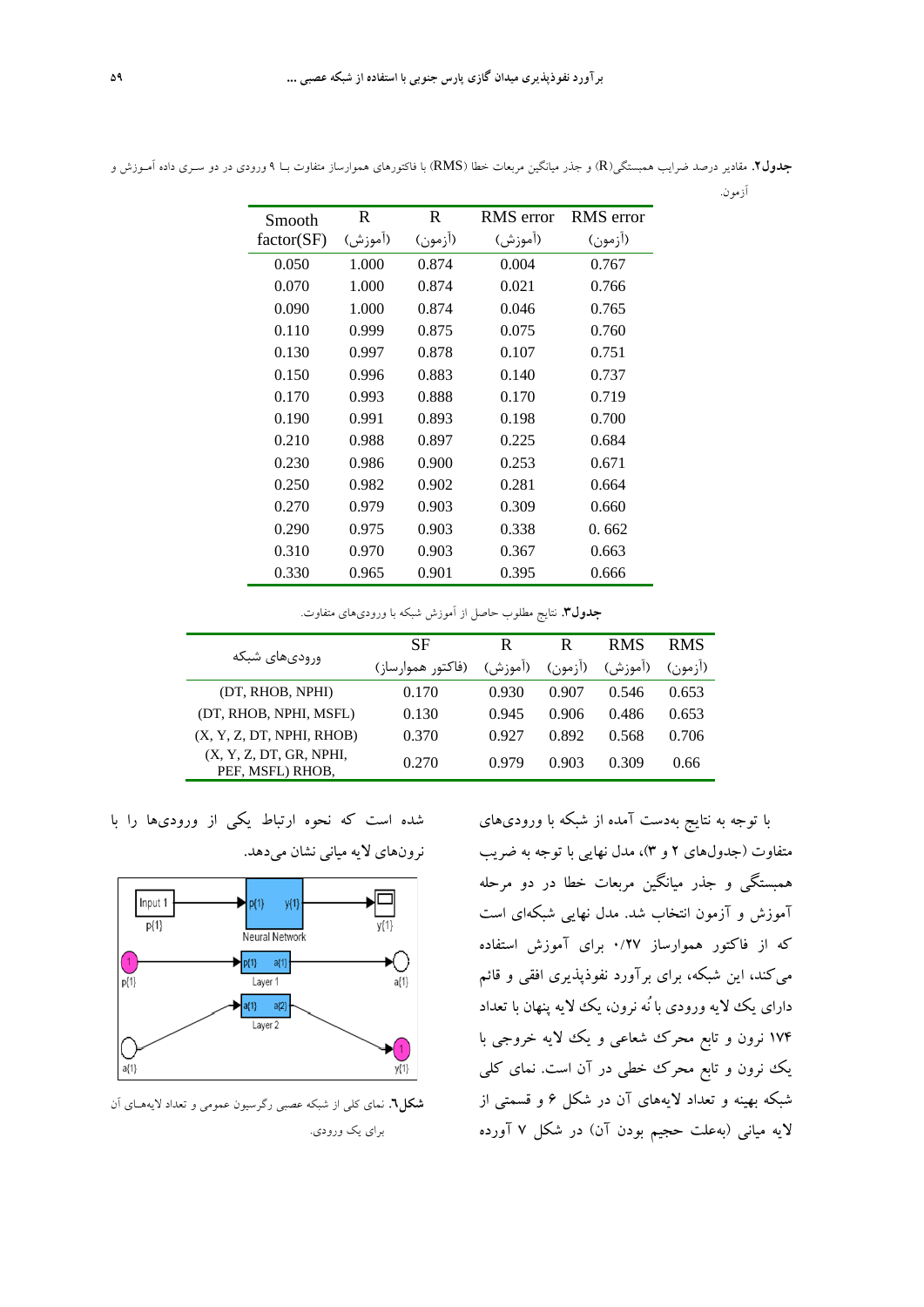

**شكل.7** مشخصات بخشي از لايه پنهان شبكه عصبي رگرسيون عمومي.

براي ارزيابي توانمندي شبكه طراحي شده رگرسيون عمومي در برآورد مقادير نفوذپذيري سازندهاي موردنظر نمودار همبستگي موجود بين مقادير نفوذپذيري افقي برآوردي در مقابل مقادير نفوذپذيري افقي مغزه در مرحله آموزش و آزمون شبكه بهترتيب در شكلهاي 8 و 9 آمده است. ميدانيم كه زاويه شيب بهترين خط برازش شده (خط سرخرنگ در شكلهاي 8 و 9) كيفيت برازش مدل حاصل از شبكه را با داده نشان ميدهد و علاوه بر آن مقدار ضريب همبستگي محاسبه شده بين پاسخ شبكه و دادههاي حاصل با مغزه پراكندگي، دادهها را حول بهترين خط برازش شده نشان ميدهد (مرادزاده و بخشي، 1385). همانطور كه در شكلهاي فوق ديده ميشود مقادير ضريب همبستگي در مرحله آموزش، نزديك به 0/98 و براي مرحله آزمون 0/903 است. لازم به ذكر است كه شبكه طراحي شده دادههاي آزمون (30 درصد دادههاي موجود) را در مرحله آموزش نديده است. با توجه به اينكه در مرحله آزمون (شكل 9) مقدار ضريب همبستگي

0/903 و اندازه شيب بهترين خط برازش شده با دادهها 0./807 به جاي 1 است ازاينرو ميزان پراكندگي موجود حول بهترين خط برازش شده بر دادهها كم باست و علاوه بر آن شبكه آموزشيافته قادر است با گرفتن دادههاي متفاوت شامل نگارهاي مربوط به چاههاي موجود، مقادير نفوذپذيري سازند را با دقت نسبتاً خوبي توليد كند.



**شكل.8** همبستگي بين لگاريتم نفوذپذيري افقي شبكه با لگاريتم نفوذپذيري مغزه در مرحله آموزش با نُه نرون ورودي.



**شكل.9** همبستگي بين لگاريتم نفوذپذيري افقي شبكه با لگاريتم نفوذپذيري مغزه در مرحله آزمون با نُه نرون ورودي.

علاوه بر آن براي ارزيابي بهتر عملكـرد شـبكه، مقايـسه اي بـين نمـودار تغييـرات لگـاريتم نفوذپـذيري افقـي مغـزه بـا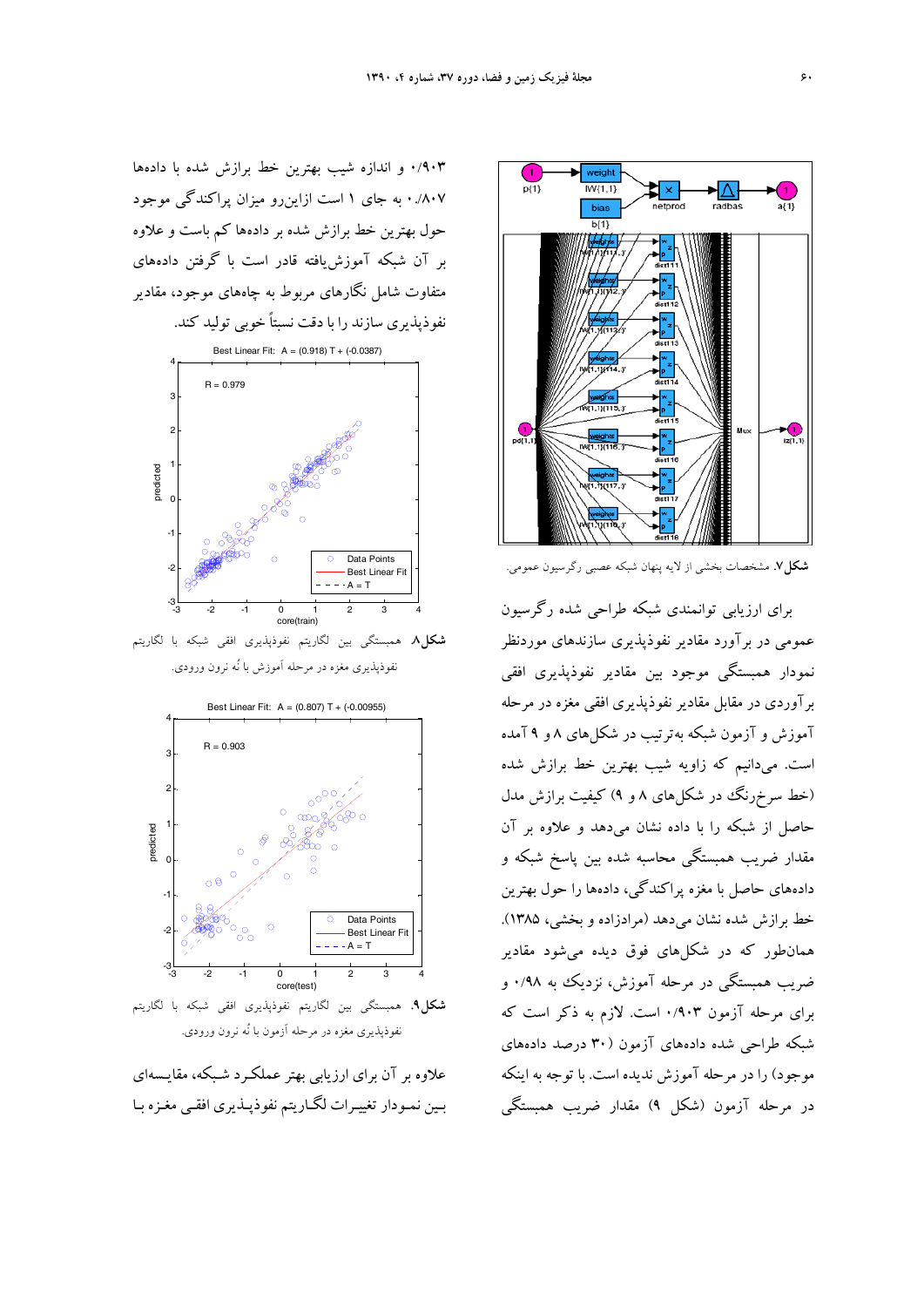هستند. اين امر سبب مي شود كه شبكه در اين محـدوده هـا به دليل نبود داده نتواند به خوبي آموزش ببيند. اين موضوع تا حدودي در شكل هاي 8 و 10 نمايان است. علي رغم اين مــسئله، بــا عنايــت بــه شــكل 11 مــيتــوان دريافــت كــه عملكـــرد شـــبكه بـــراي پـــيشبينـــي نفوذپـــذيري در محـدوده 0/01 تـا حـدود 70 ميلـيدارسـي خـوب ؛ زيـرا در ايـــن محـــدوده شـــبكه آمـــوزش ديـــده توانـــسته در مرحلــه آزمــون بــا دادههــايي كــه آنهــا را قــبلاً نديــده اســت مقــاديرنفوذپــذيري را آنچنــان بــرآورد كنــد كــه بـــا خطـــاي كـــم (0.66=RMS (در تطـــابق خـــوبي بـــا مقـاديرانـدازهگيـري شـده از مغـزه باشـند. ايـن موضـوع قابليــت زيــاد شــبكه عــصبي طراحــي شــده را در بــرآورد درسـت مقـاديرنفوذپـذيري سـازندهاي مـورد بررسـي بـه كمـك دادههـاي حاصـل از نگارهـاي متفـاوت (بـهجـاي آزمايش مغزه) بيان مي كند.

نمودار لگاريتم نفوذپـذيري افقـي حاصـل از شـبكه در دو مرحله آموزش و آزمون به ترتيـب در شـكل هـاي 10 و 11 آورده شده است. با عنايـت بـه مقـدار شـيب 0/807 بـراي بهترين خط برازش شده بر داده ها مطابق شكل 9 مـي تـوان دريافت كه شبكه آموزش ديده براي الگـوي ورودي هـاي پـــيشگفتـــه، مقـــاديرنفوذپـــذيري كـــم (كمتـــراز ./1 ميلي دارسي) را تا حدودي بيشتر و مقادير نفوذپذيري زيـاد را كمي كمتر از مقدار واقعي برآورد مي كند. اين موضوع بـهخـوبي در شـكل 11 از نبـود تطـابق كامـل بـين مقـادير نفوذپذيري مغزه (علامت ∗) و مقـادير داده شـده از شـبكه (منحنـي سـرخرنـگ) در ايـن محـدودههـا آشـكار اسـت. بررسي هاي آماري روي داده هاي مغزه نشان مـي دهـد كـه درصــد كمــي (فقــط حــدود 5 درصــد) از دادههــا، داراي نفوذپذيري بيشتر از 70 ميلي دارسي و همچنين كمتر از 10 درصد داده ها داراي نفوذپذيري كمتر از 0/01 ميلي دارسي





**شكل.11** مقايسه بين منحني لگاريتم نفوذپذيري افقي شبكه (- ) با لگاريتم نفوذپذيري افقي مغزه (∗) در مرحله آزمون.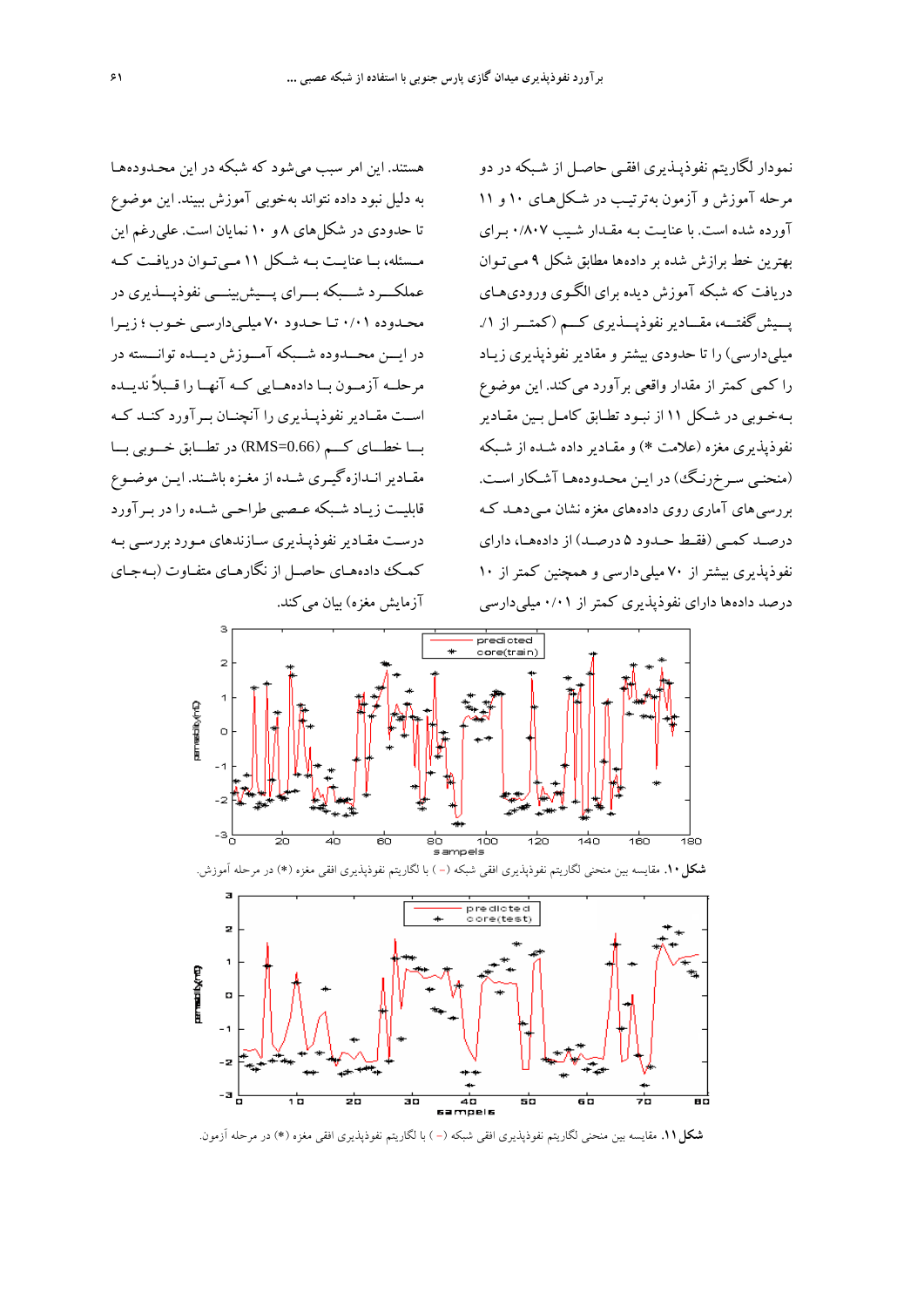از متغيرها (پارامترها) مثل DT ,RHOB ,NPHI با لگاريتم نفوذپذيري زياد، و براي ديگر پارامترها وابستگي كمتر است. ازاينرو براي تعيين رابطه رگرسيون بين وروديها و لگاريتم نفوذپذيري، چهار مدل خطي چندمتغيره با شمارههاي ،1 ،2 3و 4 بهترتيب با سه ورودي NPHI, DT, ) ورودي چهار ،)NPHI, RHOB, DT) NPHI,RHOB, DT, ) ورودي شش ،)RHOB, MSFL PEF ,Z ,MSFL (و نُه ورودي شامل موقعيت چاهها ( GR و طراحي) NPHI, RHOB, DT, MSFL, Z, PEF, X, Y مورد استفاده قرار گرفت. مدلهاي فوق بر دادههاي مورد استفاده برازش شدند و روابط زير بهترتيب براي هركدام بهدست آمد.

همچنين نمودار همبستگي موجود بين مقادير نفوذپذيري قائم برآوردي در مقابل مقادير نفوذپذيري قائم مغزه در مرحله آموزش و آزمون و ارزيابي شبكه با نُه ورودي بهترتيب در شكلهاي 12 و 13 آمده است. شكلهاي اشاره شده نشان ميدهند كه شبكه طراحي شده داراي دقت تقريباً يكساني در پيشبيني نفوذپذيري افقي و قائم سنگ مخزن است.

درنهايت براي ارزيابي بيشتر كارايي شبكه طراحي شده در برآورد نفوذپذيري و مقايسه نتايج، از روش رگرسيون خطي چندمتغيره نيز در تعيين رابطه بين لگاريتم نفوذپذيري و پارامترهاي متفاوت استفاده شد. همانطور كه از مقادير مندرج در جدول2 پيدا است وابستگي بعضي

+ 0.186NPHI- 0.0679PEF- 0.000194MSFL  $Log(KH) = -972.48 + 0.0001094X + 0.0003063Y + 0.003094Z - 0.0543GR - 0.0205DT - 2.191RHOB$  $Log(KH) = 0.811 + 0.172 NPHI + 0.0151DT - 1.474 RHOB - 0.000058 MSE - 0.0515PEF + 0.00037Z$  $Log(KH) = 0.123 + 0.178 NPHI + 0.02075 DT - 1.057 RHOB - 0.000057 MSFL$  $Log(KH) = 0.367 + 0.179 NPHI + 0.01947 DT - 1.126 RHOB$ 



مغزه در مرحله آزمون با نُه نرون ورودي.

همبستگي سه مدل اول تقريبا يكسان و نزديك 0/85 و ضريب همبستگي مدل چهارم برابر با 0/88 است. اين موضوع نشان ميدهد كه در سه مدل اول دادهها



**شكل.12** همبستگي بين لگاريتم نفوذپذيري قائم شبكه با لگاريتم نفوذپـذيري **شكل.13** همبستگي بين لگاريتم نفوذپذيري قائم شبكه با لگاريتم نفوذپـذيري مغزه در مرحله آموزش با نُه نرون ورودي.

مقدار ضرايب همبستگي و خطاي برآورد هريك از مدلها براي دادههاي سري آموزشي در جدول 4 آمده است. همانطور كه در جدول ملاحظه ميشود، ضريب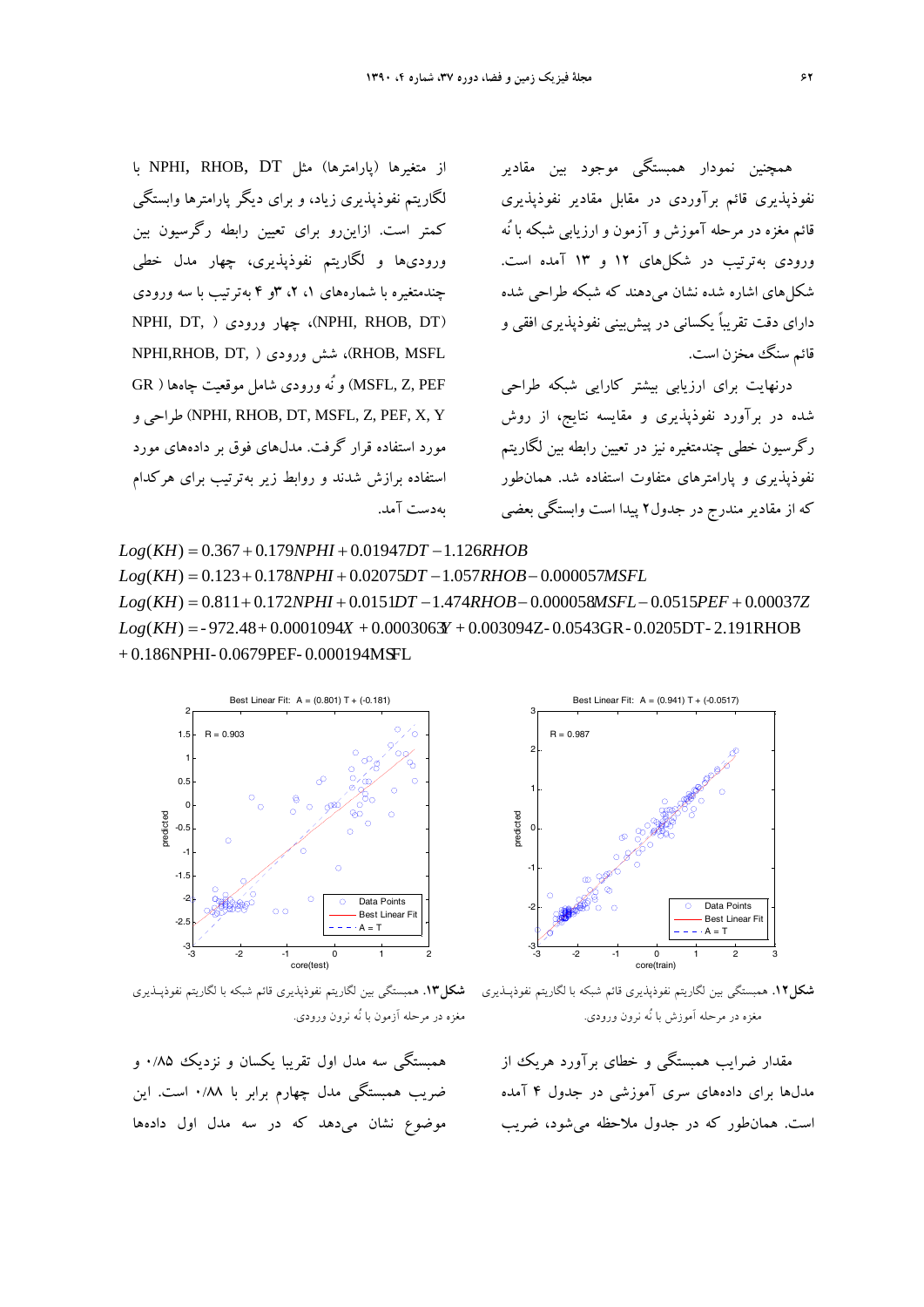پراكندگي تقريباً يكساني حول بهترين خط برازش شده دارند. و اين در حالي است كه در مدل چهارم با اضافه كردن مختصات چاهها و بهويژه عمق دادهها، پراكندگي دادهها حول بهترين خط برازش شده كمتر شده است (افزايش ضريب همبستگي به 0/88) و علاوه بر آن خطاي پيشبيني نفوذپذيري نيز براساس جدول 4 تا حدودي كاهش مييابد.

براي ارزيابي مدلهاي بهدست آمده حاصل از آناليز رگرسيون خطي چندمتغيره در برآورد مقادير نفوذپذيري، از دادههاي آزمون كه براي ساختن مدلها استفاده نشدند درحكم متغيرهاي ورودي مدل استفاده شد و با داشتن مقادير واقعي نفوذپذيري حاصل از آزمايش مغزهها،

مقادير خطاي برآوردي و ضريب همبستگي بهطور متوسط 0/888 و 0/813 محاسبه شد. مقايسه اين مقادير با ارقام متناظر در جدول ۳ كه براي روش شبكه عصبي با ۴،۳ ،۴ و 9 ورودي آمده است، نشان ميدهد كه در روش شبكه عصبي بهكار گرفته شده، متوسط خطاي برآورد 0/65 و متوسط ضريب همبستگي حدود 0/90 براي پيشبيني مقادير نفوذپذيري افقي براي سري دادههاي آزمون است. شكلهاي 14 و 15 همبستگي بين مقادير برآورد شده و مقادير واقعي نفوذپذيري روش رگرسيون خطي چندمتغيره را براي مدل خطي با سه ورودي براي دادههاي مرحله آموزش و آزمون نشان مي دهند.

**جدول.4** ضرايب همبستگي و خطاي برآورد حاصل از چهار مدل برازش شده براي تعيين نفوذپذيري افقي.

| مدا , | ضریب همبستگی(R) | خطاي برآورد | ورودى ها                                |
|-------|-----------------|-------------|-----------------------------------------|
|       | 0.845           | 0.795       | (NPHI, RHOB, DT)                        |
|       | 0.846           | 0.797       | (NPHI, RHOB, DT, MSFL)                  |
|       | 0.847           | 0.799       | (NPHI RHOB, DT, MSFL, Z, PEF)           |
|       | 0.883           | 0.713       | PEF, MSFL) (X,Y, Z, DT, GR, NPHI, RHOB, |



**شكل.14** همبستگي لگـاريتم نفوذپـذيري افقـي حاصـل از رگرسـيون خطـي **شكل.15** همبستگي لگـاريتم نفوذپـذيري افقـي حاصـل از رگرسـيون خطـي چندمتغيره با سه متغير مستقل در مقابل لگاريتم نفوذپذيري مغزه در مرحله آموزش.



چندمتغيره با سه متغير مستقل در مقابل لگاريتم نفوذپذيري مغزه در مرحله آزمون.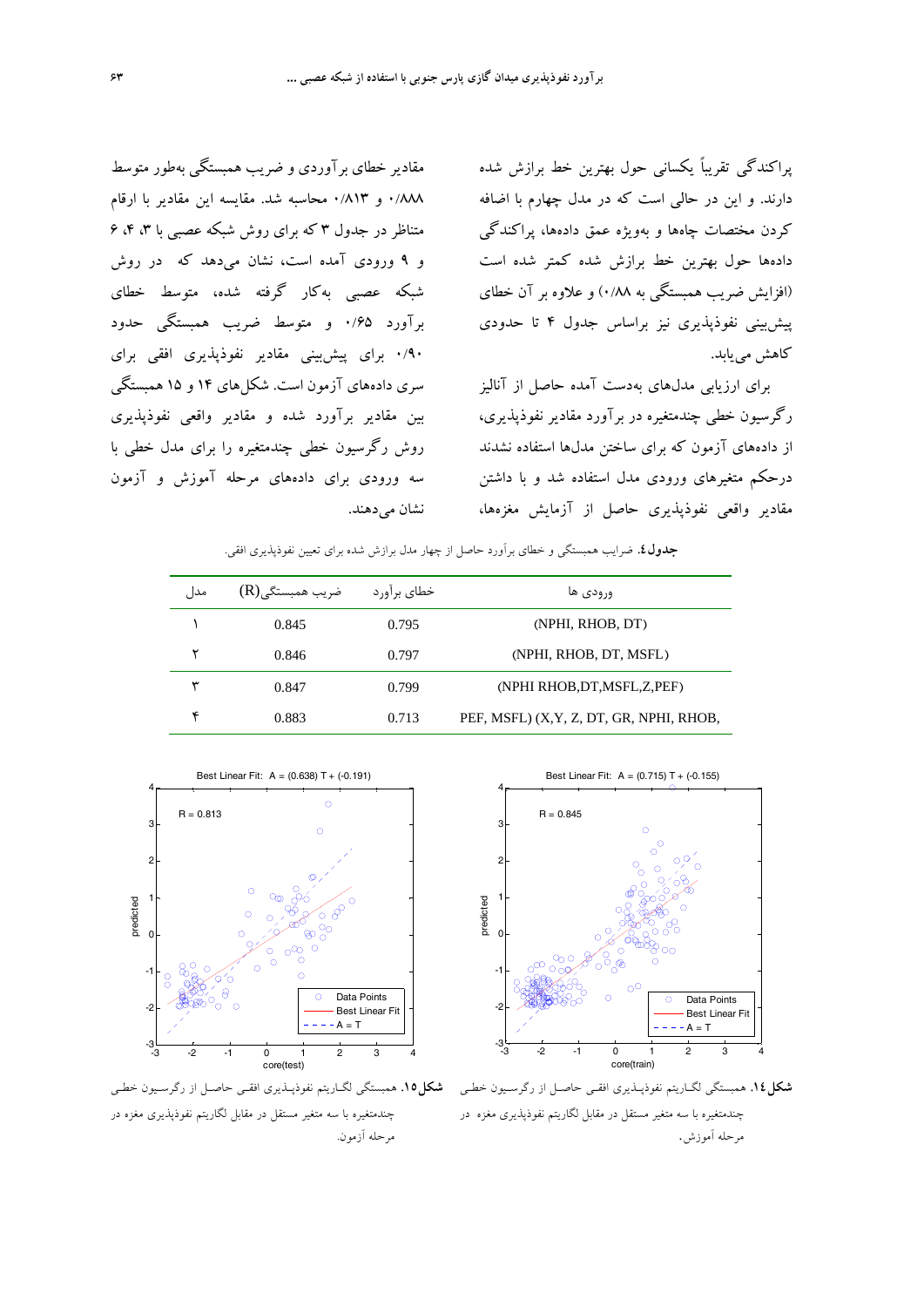همانطور كه در شكلهاي فوق نمايان است، در مدل خطي حاصل از آناليز رگرسيوني چندمتغيره، شيب بهترين خط برازش بر دادهها در مرحله آموزش (0/715) و مرحله آزمون (0/638) در مقايسه با مقادير مشابه در روش شبكه عصبي رگرسيوني عمومي بهطور قابلملاحظهاي كمتر است و اين موضوع سبب ميشود كه مدل خطي، مقادير نفوذپذيري را براي مقادير بيشتر از 1 ميليدارسي بهطور قابلتوجهي كمتر و براي مقادير كمتر از آن، بيشتر برآورد كند و بدينترتيب خطاي برآورد افزايش مييابد. بنابراين مقايسه نتايج نفوذپذيري پيشبيني شده با نگارهاي گوناگون در روشهاي رگرسيون خطي چندمتغيره و شبكههاي عصبي مصنوعي طراحي شده نشان ميدهد كه شبكه عصبي رگرسيوني عمومي با داشتن ضرايب همبستگي زيادتر، دارا بودن شيب بيشتر براي بهترين خط برازش بر دادهها و همچنين توليد خطاي برآورد كمتر، برتري لازم براي برآورد نفوذپذيري را دارد.

# **5 نتيجهگيري**

نتايج بهدست آمده از تحقيق حاضر نشان ميدهد كه شبكه عصبي رگرسيوني طراحي شده با نُه ورودي فاكتور و) X,Y,Z,DT,GR,NPHI,RHOB,PEF,MSFL) هموارساز 0/27 با توجه به ضرايب همبستگي زياد و زاويه شيب مناسب بهترين خط برازش شده بر دادهها، در پيشبيني نفوذپذيري سازندهاي كنگان و دالان خوب عمل كرده است. در نتيجه ميتوان از اين شبكه براي برآورد و پيشبيني نگار نفوذپذيري سازند كنگان و دالان براي چاههايي كه به دليل نبود مغزههاي سنگي مقادير نفوذپذيري آنها در اين ميدان مجهول است، استفاده كرد. مزيت خوب اين نوع شبكهها بر شبكه عصبي پرسپترون چندلايه با الگوريتم آموزش پسانتشار خطا در اين است كه در اين نوع شبكهها پارامترهاي قابل تنظيم كمتر و علاوه بر آن سرعت همگرايي بسيار زيادتر است. همچنين

نتايج تحقيق حاضر نشان ميدهد كه استفاده از شبكه طراحي شده در مقايسه با روش رگرسيون خطي چندمتغيره برآورد دقيقتري را براي مقادير نفوذپذيري سنگهاي تشكيل دهنده مخازن نفتي نتيجه ميدهد. اين موضوع به اين علت است كه روابط مجهول حاكم بين متغيرهاي تاثيرگذار بر نفوذپذيري اغلب غيرخطي است و شبكههاي عصبي در اينگونه موارد كه تعداد وروديهاي موثر بر خروجي نيز زياد است، بهتر عمل مي كند.

## **منابع**

- تديني، م،. رباني، ا. ر. و نبي بيدهندي، م،. ،1383 تعيين نفوذپذيري سنگمخزن ميدان پارسي با استفاده از شبكه عصبي مصنوعي، كنفرانس مهندسي معدن، دانشگاه تربيت مدرس، ص .1978-1965
- جلالي ليچائي، م،. نبي بيدهندي، م. و ميرزائي، س،. ،1383 برآورد تخلخل و نفوذپذيري ميدان نفتي گچساران با استفاده از تكنيك شبكه عصبي، كنفرانس مهندسي معدن، دانشگاه تربيت مدرس، ص -1979 .1994
- حبيبيان، ب،. نبي بيدهندي، م،. و كاظمزاده، ع،. ،1384 پيشبيني نفوذپذيري از روي دادههاي چاهنگاري با استفاده از شبكههاي عصبي مصنوعي در يكي از مخازن كربناته جنوب ايران. مجله فيزيك زمين و فضا، جلد ۳۱، شماره ۱، ص ۷۹–۸۶
- رحيمي، م،1381،. تعبير و تفسير لرزهاي ناحيه پارس جنوبي در افقهاي آسماري، جهرم، سروك، داريان، فهليان، سورمه، كنگان، نار و فراقون. مديريت اكتشاف، شركت ملي نفت ايران.
- عليپور، ر،. مرادزاده، ع،. و مردمي، ه،. ،1383 تعيين نفوذپذيري سازند با استفاده از روش تشديد مغناطيسي پروتون، مجموعه مقالات هشتمين همايش انجمن زمين شناسي ايران، جلد ٢، ص ١۴٨-١۵۶.